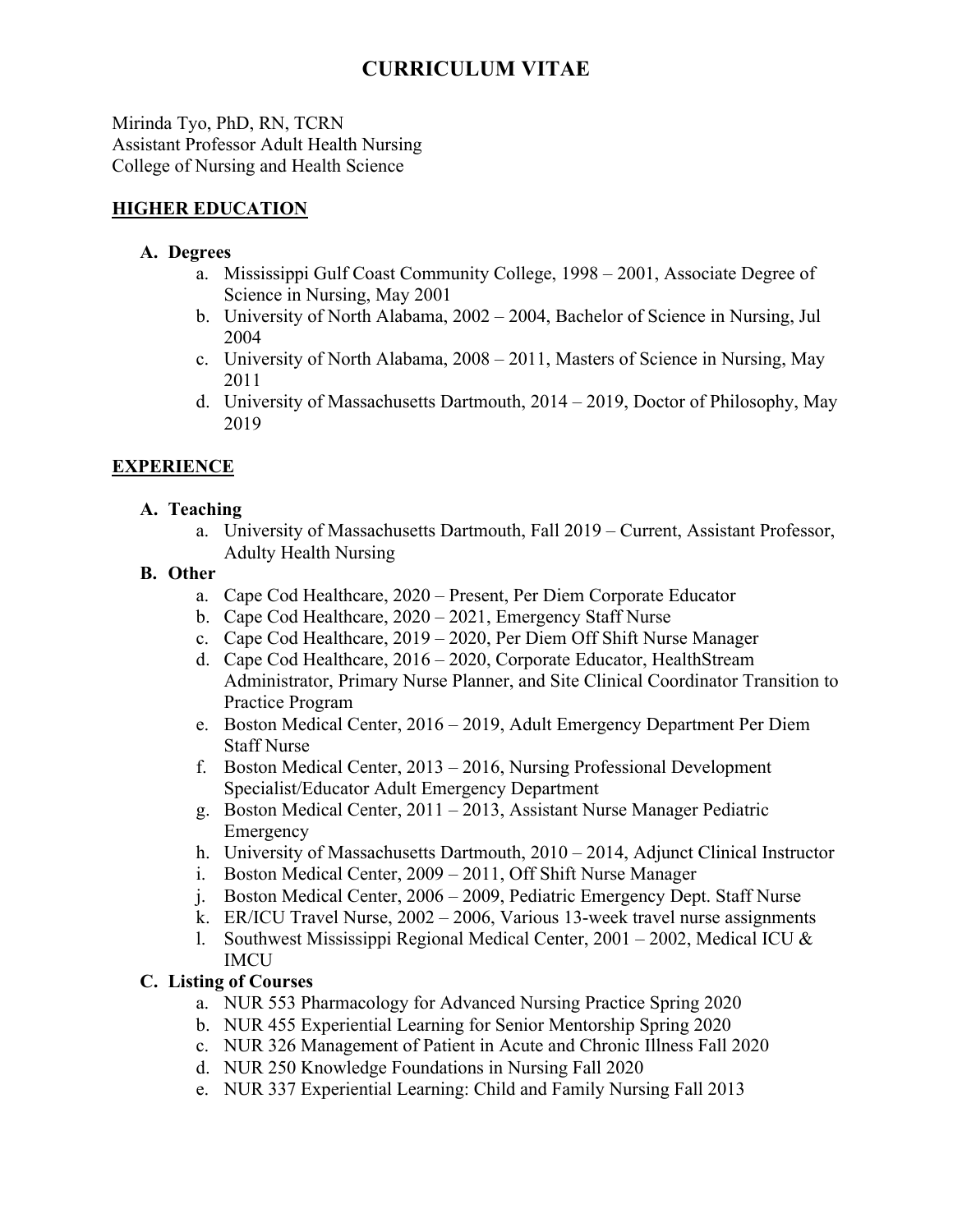- f. NUR 451 Senior Medical Surgical Student Mentorship Spring 2011
- g. NUR 251 Experiential Learning: Knowledge Foundations in Nursing Care Spring 2011
- h. NUR 327 Experiential Learning: Nursing Care for Adults Experiencing Illness Fall 2010

#### **ACADEMIC AND PROFESSIONAL HONORS**

- A. Scholarship and Professional Activities
	- a. UMD Online teaching and learning strategies certification
	- b. National Council of State Boards of Nursing NCLEX Conference
	- c. American Association of Colleges of Nursing Diversity Workshop
	- d. Research Grant Introduction with Dr. Horowitz (workshop)
	- e. What is whiteness? Exploring white racial identity (workshop)
	- f. Gloria Ladson Billings, Educating for diversity in the midst of pandemics
	- g. 2020 National Institute of Health: Virtual seminar on program funding and grants
	- h. Linda Caputi workshop for concept-based curriculum
	- i. Association of Nursing Professional Development Virtual escape room debriefing
	- j. Small teaching with James Lang
	- k. Nurse Tim: Creative teaching strategies for the nurse educator
	- l. Kaplan NGN item writing (workshop)

#### **PUBLICATIONS**

- a. Cooper, M., Walz, K., Brown, M., McDonald, K., Dwyer, D., Dowd, P., Byrne, K., Griffin, M. (2009). Boston Medical Center Pediatric Emergency Response to H1 N1, *Journal of Emergency Nursing*, *35*(6), 580 - 583. doi: 10.1016/j.jen.2009.07.011.
- b. Brown Tyo, M., & McCurry, M. (2019). An Integrative Review of Clinical Reasoning Teaching Strategies and Outcome Evaluation in Nursing Education, *Nursing Education Perspectives*, *40*(1), 11-17. doi: doi: 10.1097/01.NEP.0000000000000375.
- c. Brown Tyo, M., Gundlach, M., Brennan, C., Esdale, L., Knight, A., Provencher, S., & Tardy, K. (2018). Leading the Charge: Achievement of National Accreditation for Nurse Residency Program. *Journal for Nurses in Professional Development, 34*(5), 270-276. doi: 10.1097/NND.0000000000000476.
- d. Brown Tyo, M., McCurry, M., Horowitz, J., & Elliot, K. (2019). Predictors of Burden and Resilience in Family Caregivers of Individuals with Opioid Use Disorder. *Journal of Nursing Addiction,* in press.
- e. Tyo, M., Tardy, K., & Kerwin, K. (2020). A community hospital's response to the Covid-19 pandemic. *Journal for Nurses in Professional Development, 36*(4), 253- 255.
- f. Tyo, M. & McCurry, M. (2020). An Integrative Review of Measuring Caregiver Burden in Substance Use Disorder (SUD). *Nursing Research*. 9/10 2020, *69*(5), 391-398. Doi: 10.1097/NNR.0000000000000442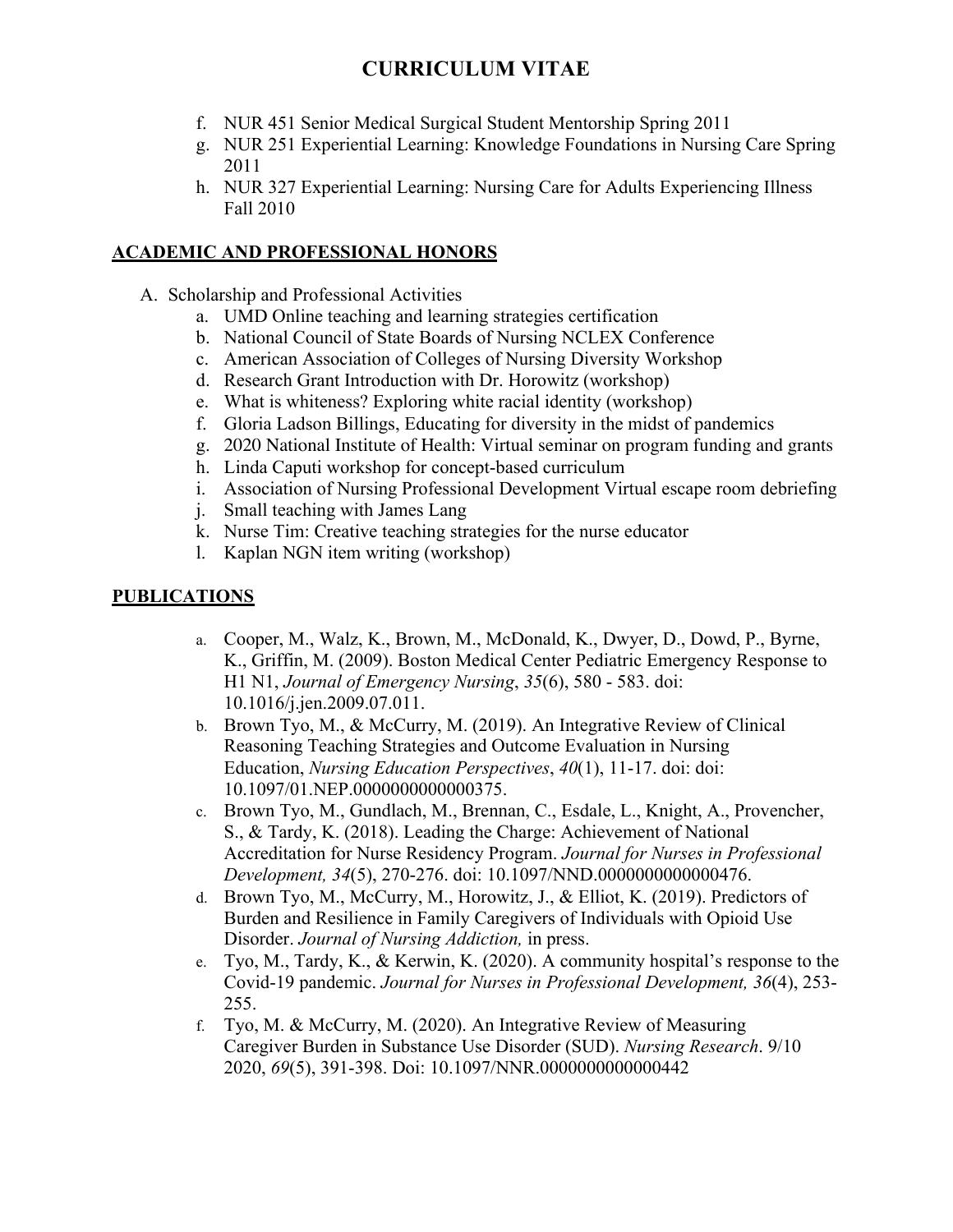- g. Tyo, M.B. & McCurry, M.K. (2021). Using board games to foster clinical reasoning in new graduate nurses. *Journal of Continuing Education in Nursing,* in press.
- h. Tyo, M.B., McCurry, M., Horowtiz, J., & Elliot, K. (2021). Perceived stressors and support in family caregivers of individuals with OUD. Submitted to *Journal of Addictions Nursing,* 10.1097. Advanced online publication. doi: https://doi.org/10.1097/JAN.0000000000000412

# **UNPUBLISHED WORK**

- a. Schuler, M., Tyo, M., & Barnett, K. (2021). Nursing student perceptions of required online educational programs utilized outside the classroom. Submitted to *Nurse Education Today,* Manuscript number: NET-D-21-00636.
- b. Bell, C., McCurry, M., Viverous, J., & Tyo, M. (2021). Examination of factors affecting therapeutic attitude and empowerment of perianesthesia nurses who care for patients with opioid use disorder. Submitted to the *Journal of Peri Anesthesia Nursing*.

#### **GRANTS RECEIVED**

- a. University of Massachusetts Dartmouth Internal Seed Grant \$16,575 Desroches, M. (PI), Tyo, M. (PI), and Zhang, X. (CO-I) 02/01/2021 – 08/31/2021 Identifying Factors that Promote Resilience among Direct Support Professionals during COVID-19 for Intervention Development. The aim of this research is to develop a virtual resource to assist direct support professionals of adults with IDD to promote resiliency during the COVID-19 pandemic and beyond. A second aim is to pilot test the virtual resource for feasibility and acceptability in promoting resilience of direct support professionals during the COVID-19 pandemic. Role PI
- b. Theta Kappa Research Committee Grant \$500 Tyo, M. (PI) McCurry (Co-PI) 06/01/2021 – 06/01/2022 Exploring the Needs of Family Caregivers of Individuals with SUD During COVID-19. The aim of this study is to identify the needs and resources available and accessed by family caregivers of individuals with SUD given the current COVID-19 pandemic and other sociopolitical events. Role PI
- c. University of Massachusetts Dartmouth Summer Research Stipend 06/2021 09/2021 \$5,000
- d. UMD Pilgrim Grant \$11,380
	- Tyo, M., & McCurry, M. Exploring the needs of family caregivers of individuals with SUD: An E-Delphi study. The aim of this study is to establish an expert consensus on the needs and resources available to family caregivers of individuals with SUD. Role PI
- e. Community Engaged Research Partnership Initiative Fellowship \$7,000 Tyo, M., McCurry, M., Mahoney, C. Community Based Participatory Research to Promote Resilience in Families of Individuals with Substance Use Disorder.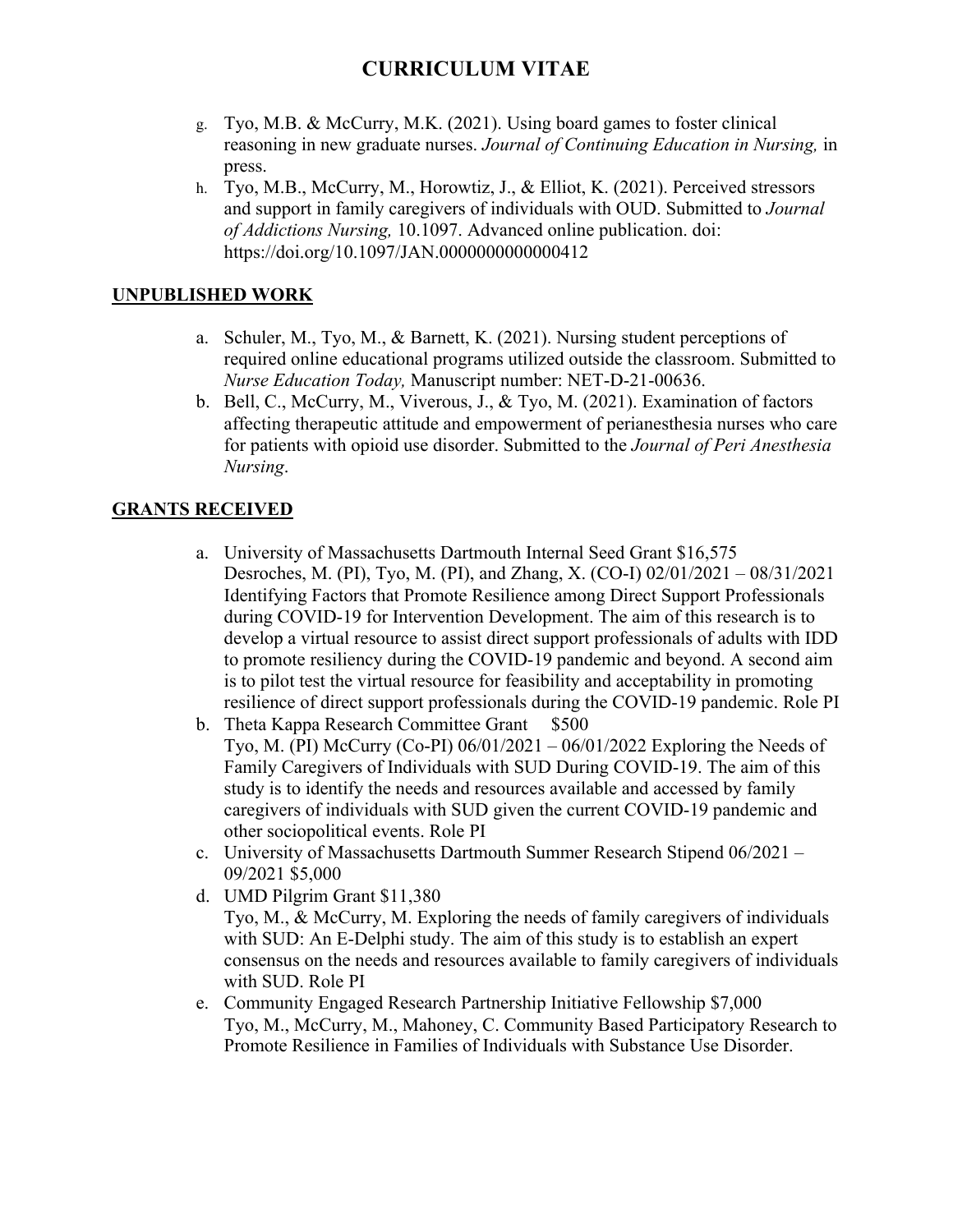#### **GRANTS UNDER REVIEW**

- a. Foundation for Opioid Response \$527,000 McCurry, M., Schuler, M., Viveiros, J., Tyo, M., & Avery, S. **N**ovel **O**rganizational **S**imulation **T**raining to **I**mprove **G**raduate's **M**astery & **A**ttitudes (No Stigma): A stepwise simulation intervention to reduce opioid use disorder stigma in undergraduate and graduate nursing students. Submitted August 2021, decision pending.
- b. Sigma Small Grant Tyo, M., & McCurry, M. Exploring the needs of family caregivers of individuals with SUD: An E-Delphi study. Submitted November 2020, decision not funded.

### **CONFERENCE PRESENTATIONS**

#### **A. Works Presented**

- a. Tyo, M., & McCurry, M. (2017). An integrative review: Clinical reasoning in nursing education. Philadelphia, PA: Poster presentation at 29<sup>th</sup> Annual Scientific Sessions Eastern Nurse Research Symposium.
- b. Tyo, M., & McCurry, M. (2019). An integrative review: Measuring caregiver burden in family caregivers of care recipients with substance abuse disorder (SAD). Providence, RI; at 31<sup>th</sup> Annual Scientific Sessions Eastern Nurse Research Symposium
- c. Tyo, M. (2019). Oral Presentation: Predictors of burden and resilience in family caregivers. Dartmouth, MA: Sister Madeleine Clemence Vaillot Scholarship Day.
- d. Tyo, M. (2019). Oral Presentation: Predictors of burden and resilience in family caregivers. Hyannis, MA: Cape Cod Healthcare Nursing Grand Rounds Presenter.
- e. Tyo, M., McCurry, M., Horowitz, J., & Elliot, K. (August 2019). Oral Presentation: Family caregiver resilience and burden in opioid use disorder: A dissertation in nursing. Washington DC: 14<sup>th</sup> International Family Nursing Association Conference.
- f. Tyo, M., Schuler, M., Barnett, K. (March 2021). OFD Share your research workshop: Student perceptions of the use of education technology programs outside the classroom.
- g. Tyo, M., Schuler, M., Barnett, K. (April 2021). Poster presentation: Nursing student perceptions of the required online educational programs utilized outside of the classroom. Sigma Theta Tau, Theta Kappa Chapter 2021 Year of the nurse excel-lead-innovate conference (Virtual Format).
- h. Tyo, M., McCurry, M., Horowitz, J., & Elliot, K. (Jun 2021). Oral Presentation: Caregiver stress and resilience in family caregivers of individuals with opioid use disorder. Ireland: 15<sup>th</sup> International Family Nursing Association Conference (Virtual Format).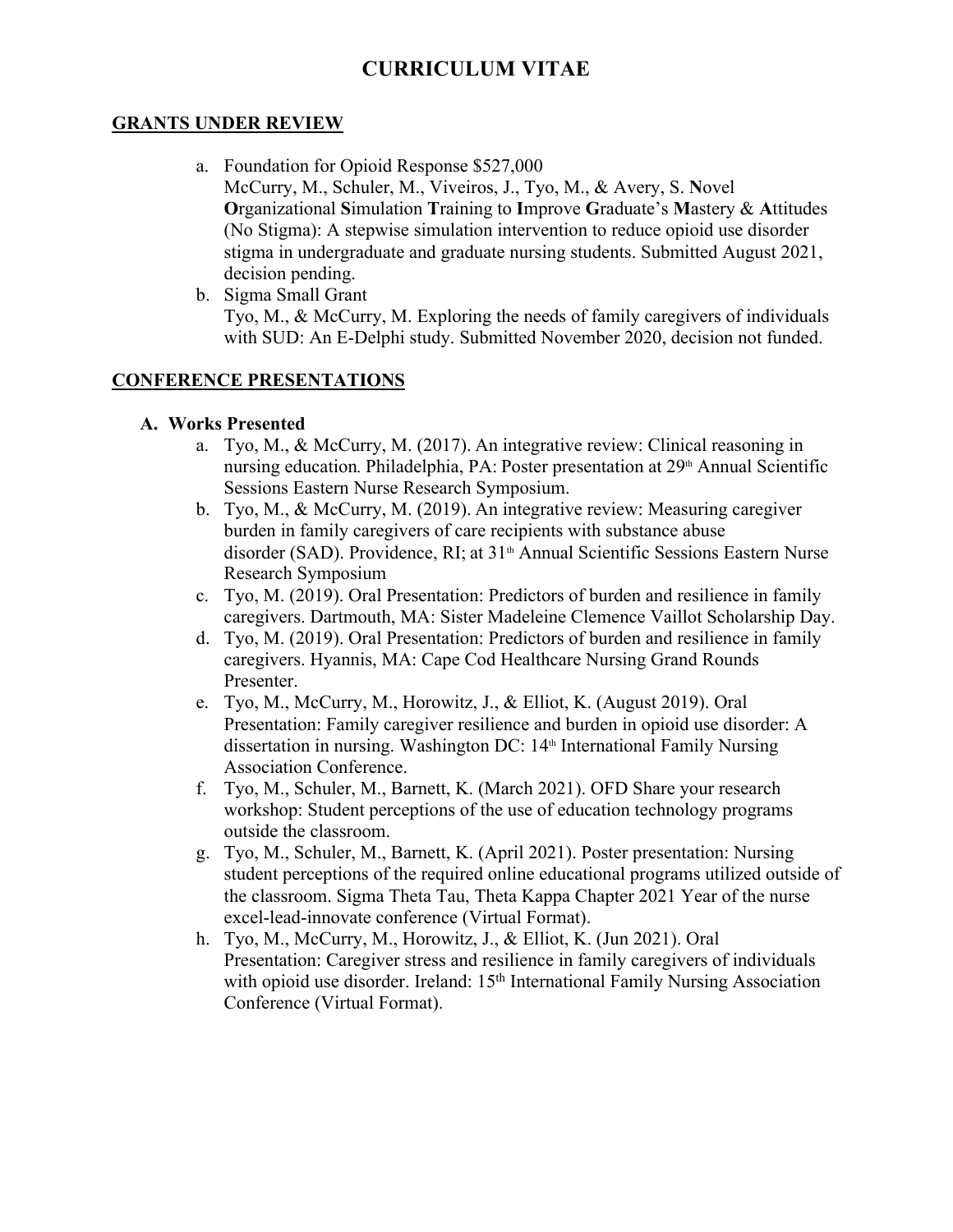#### **B. Presentations Forthcoming**

- a. Tyo, M., McCurry, M., Horowitz, J., & Elliot, K. (Nov 2021). Oral Presentation: Theoretical model for caregiver resilience and burden in opioid use disorder. Indianapolis, IN: Sigma 46<sup>th</sup> National Convention Indianapolis.
- b. Tyo, M., & McCurry, M. (Nov 2021). Poster: E-Delphi study to identify the needs of family caregivers of individuals with SUD.

# **OTHER PROFFESSIONAL ACITVITIES**

- a. Cape Cod Healthcare IRB Board Member 04/2019 Current
- b. ENRS Virtual 33rd Annual Scientific Sessions Reviewer 10/2020
- c. International Family Nursing Association Abstract reviewer for 15<sup>th</sup> International Family Nursing Association Conference 11/2020 and 03/08/2021
- d. Cape Cod Healthcare Covid-19 Vaccine clinic volunteered 12/2020 01/2021
- e. UPENN Positive Psychology: Resilience skills in a time of uncertainty 02/2021
- f. Theta Kappa Sigma Abstract Reviewer 04/2021
- g. Sigma International Bylaws Review 03/18/21

# **UNIVERSITY SERVICE**

#### **A. Service to the Department**

- a. Attendance and participation in department meetings
	- i. Faculty Organization
	- ii. SSPC Committee Member
- b. UMD CNHS Virtual Open House 10/28/20
- c. White Coat Ceremony Committee Work 10/29/20 02/22/21
- d. CIPR Committee 02/2021 05/2021
- e. NUR 270 CBC Curriculum Build

# **B. Service to the College**

- a. Christine Bell Dissertation committee member, Examination of Factors Affecting Therapeutic Attitude and Empowerment of Peri-anesthesia Nurses Who Care for Patients with Opioid Use Disorder 09.2020 – 04.2021
- b. DNP Scholarly Project C.N.A Retention and Resilience St. Luke's Hospital Student Sonia Leitao Faculty Margaret Rudd-Arieta DNP, PPCNP-BC 11.2020 – Present
- c. Simmons University DNP Denise Hallemeyer committee member Measuring Clinical Judgement in Senior Nursing Students 09/2020 – Present
- d. Theta Kappa Chapter Governance Committee, Sigma Theta Tau International
- e. Theta Kappa Chapter Governance Chair 11/2020 current

# **C. Service to the University**

a. Chancellor's service recognition ceremony (Feb 2021).

# **MEMBERSHIP IN PROFESSIONAL SOCIETIES**

- A. Phi Kappa Phi 2004 Current
- B. International Family Nursing Association 2019 Current